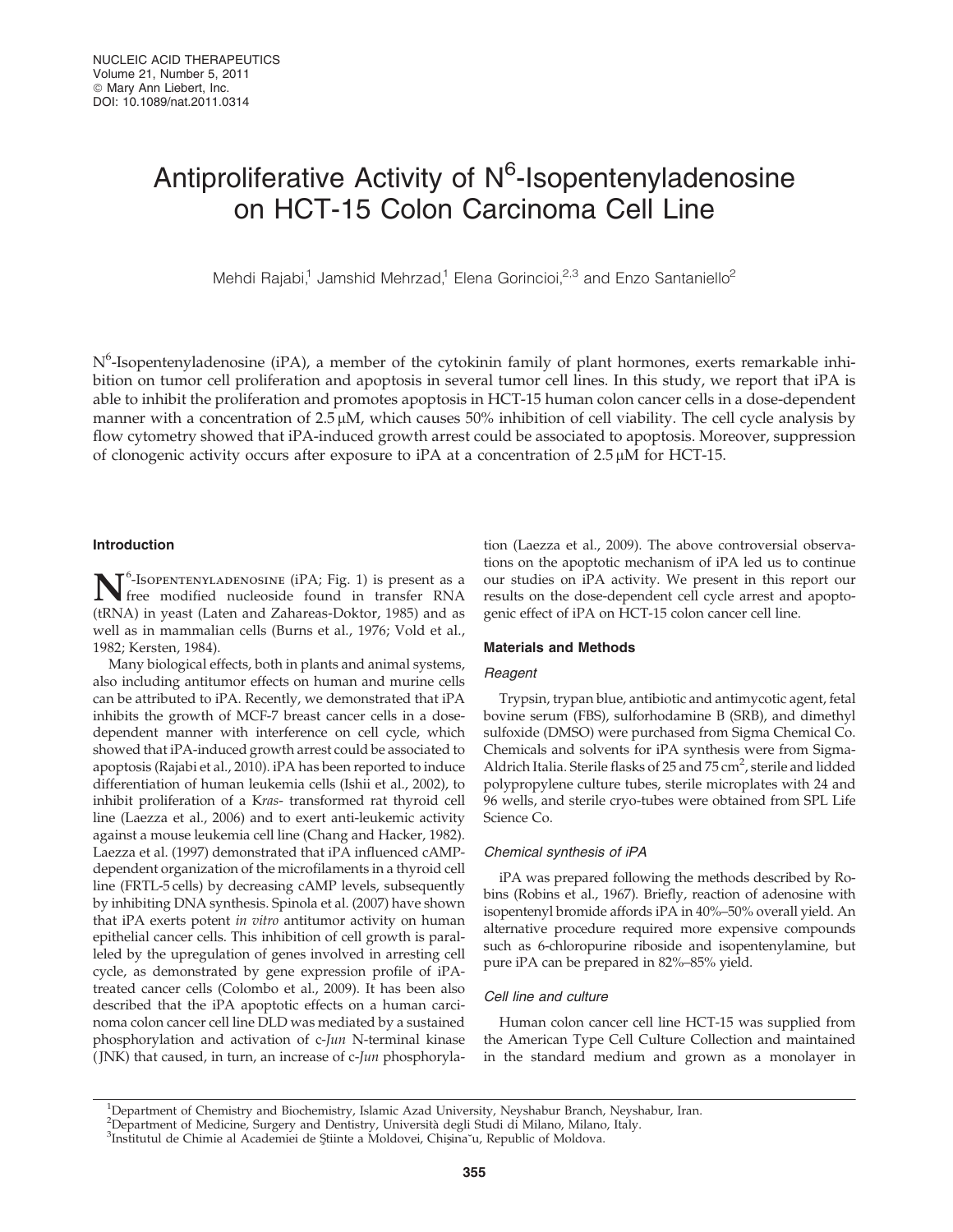

FIG. 1. Structure of  $N^6$ -isopentenyladenosine (iPA).

Dulbecco's modified Eagle's medium (DMEM) containing 10% FBS, 2 mM glutamine, 100 U/mL penicillin, and  $100 g$ / mL streptomycin. Cultures were maintained at 37°C with 5%  $CO<sub>2</sub>$  in a humidified atmosphere and were passaged weekly using 0.25% trypsin.

#### In vitro evaluation of cytotoxic activity

Cell viability or growth activity of iPA in vitro was evaluated by the SRB assay (Rajabi et al., 2010). iPA stock solutions  $(10 \text{ mM in DMSO})$  were prepared and stored at  $4^{\circ}$ C and were diluted with DMEM to 0.1–1 mM range at room temperature before experiment. The final percentage of DMSO in the reaction mixture was less than 1% (v/v). Cancer cells  $(2 \times 10^3 \text{ cells})$ well) were plated in 5 multiple in the 96-well plates and incubated in medium for 24 hours. Serial dilutions of individual compounds were added. The microtiter plates were incubated

at 37°C, 5% CO<sub>2</sub>, 95% air, and 100% relative humidity for 72 hours before addition of iPA. The assay was terminated by the addition of  $50 \mu$ L of cold trichloroacetic acid (final concentration, 10% trichloroacetic acid postal) and incubated for 60 minutes at  $4^{\circ}$ C. The plates were washed 5 times with tap water and air-dried. SRB solution (50  $\mu$ L) at 0.4% (w/v) in 1% acetic acid was added to each of the wells, and plates were incubated for 30 minutes at room temperature. The residual dye was removed by washing 5 times with 1% acetic acid. The plates were air-dried or under hood. Bound stain was subsequently eluted with 10mM trizma base, and the absorbance was read on an ELISA plate reader at a wavelength of 540 nm and used as a relative measure of viable cell number. The percentage of growth inhibition was calculated by using the equation: percentage growth inhibition  $(1 - A_t/A_c) \times 100$ , where  $A_t$  and  $A_c$  represent the absorbance in treated and control cultures, respectively.  $IC_{50}$  was determined by interpolation from dose–response curves.

#### Evaluation of cell morphology

HCT-15 cells plated at about 20,000 cells/well on chamberslides (8 wells) were treated with 0, 1, 5, and 10  $\mu$ M of iPA for 72 hours. After rinsing in phosphate-buffered saline (PBS), cells were fixed in methanol 100% and photographed using a Nikon camera attached to the microscope.

#### Cell cycle analysis

Apoptosis and cell cycle profile were assessed by flow cytometry. HCT-15 cells were plated at a density of  $5 \times 10^5$ cells/well on 6-well plates. Treated cells with iPA at concentration of  $5 \mu M$  for 72 hours were harvested, rinsed in PBS,

FIG. 2. (A) Effects of iPA on the proliferation of HCT-15 cells. Dose of compound required to inhibit cell growth by 50% compared to untreated cell controls. All experiments were carried out in triplicate wells and each experiment was repeated twice. (B) Inhibition growth of iPA on HCT-15 cells. The percentage of growth inhibition was calculated by using the equation:  $(1 - A_t/A_c) \times 100$ , where  $A_t$  and  $A_c$  represent the absorbance in treated and control cultures, respectively.  $IC_{50}$  was determined by interpolation from dose–response curves. (C) Morphological analysis of the effects of iPA on HCT-15 cells after 72 hours of incubation.

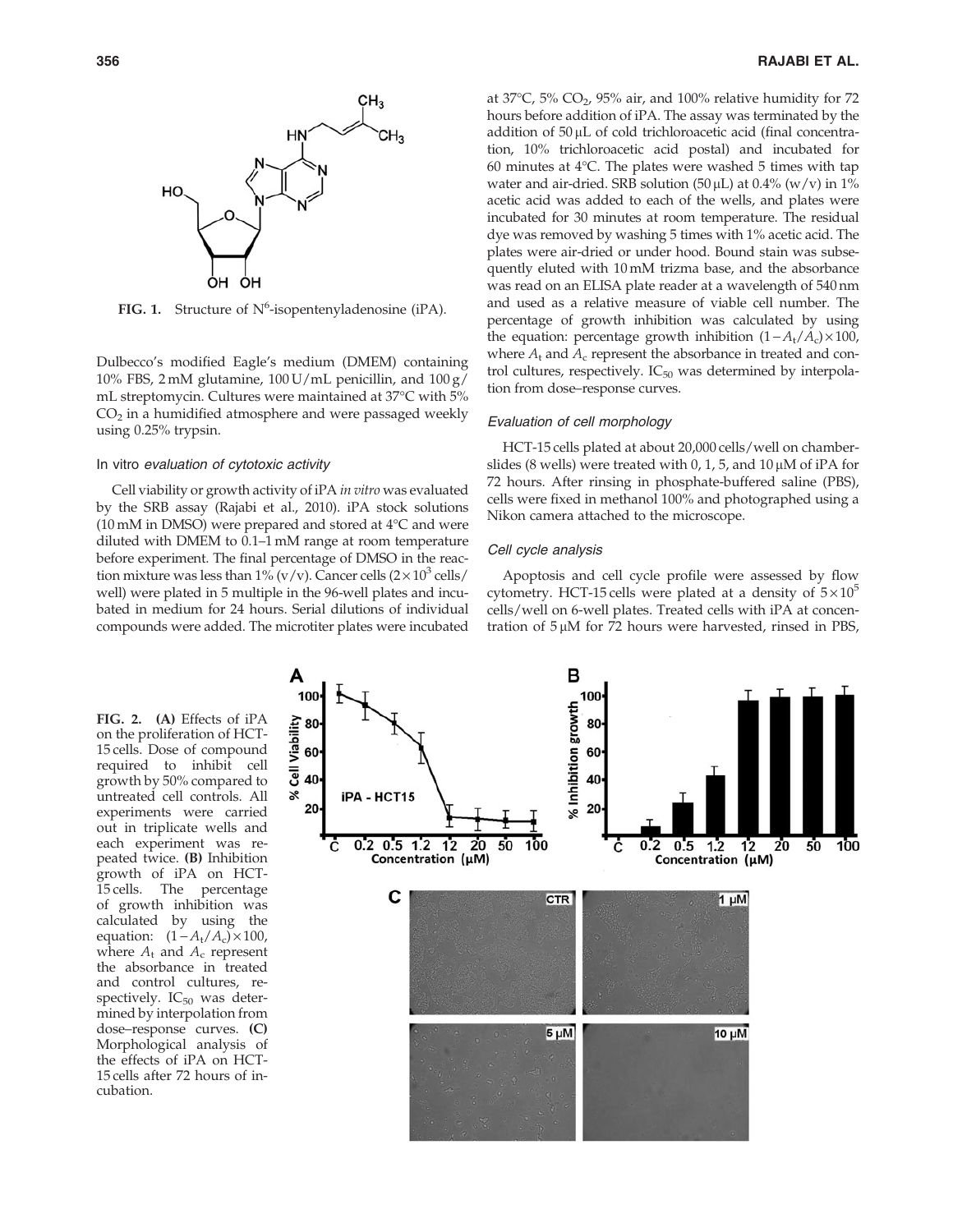suspended in  $600 \mu L$  of PBS containing  $1\%$  FBS, fixed by 1.4 mL 80% ethanol, and stored at  $-20^{\circ}$ C in fixation buffer. Then, the pellets were suspended in 1 mL of fluorochromic solution  $[0.08 \text{ mg/mL}$  propidium iodide (PI) in  $1 \times$ PBS] at room temperature in the dark for 60 minutes. The DNA content was analyzed by FACScan flow cytometer (Beckman Counter, cytomics FC 500) and CellQuest software (Becton Dickinson). The population of apoptotic nuclei (subdiploid DNA peak in the DNA fluorescence histogram) was expressed as the percentage in the entire population.

### Clonogenic assays

HCT-15 cells were plated at a density of 700 cells/well in 12-well plates and treated with 0, 1, 2.5, 5, 10, and 50  $\mu$ M for 14 days. Plates were rinsed in PBS and colonies were methanol-fixed and stained with 10% Giemsa and were counted under a light microscope.

#### **Results**

# Cytotoxic evaluation in vitro and cell shape study

In the presence of different doses of iPA, the cells were inhibited ranging from 10% to 90% with a loss of viable cells (Fig. 2A). iPA inhibited the proliferation of HCT-15 cells in a concentration- and time-dependent manner. The viability of the HCT-15 cells was almost unaffected by less than  $0.2 \mu M$ of iPA treatment for 72 hours, but changed to 80%, in response to  $0.5 \mu$ M of iPA, respectively. However, viability decreased to  $50\%$  in response to  $2.5 \mu M$  iPA and continued to decrease as the concentration of iPA was increased, and was 10% with  $10 \mu$ M and 5% with  $20 \mu$ M iPA exposure. Thus, it was evident that iPA was almost noncytotoxic in vitro up to a dose of



 $0.2 \mu$ M. By employing the SRB assay, 50% inhibition of cell viability (IC<sub>50</sub>) by iPA was established at a  $2.5 \mu M$  concentration at 72 hours of treatment (Fig. 2B). Cell shape and morphology of treated and untreated (control) cells were viewed using an inverted phase-contrast microscope. Figure 2C shows the incubation of the cells with different iPA concentrations and 72 hours of treatment. Control group showed regular polygonal shape and cell antennas were short. The cell morphology of treated cells was affected by iPA treatment and loss of adhesion, rounding, cell shrinkage, and detachment from the substratum was evident (Fig. 2C).

#### Apoptosis and cell cycle analysis

To study the mechanism of the antiproliferative activity by iPA in more details, we analyzed the effects of iPA treatment on cell cycle distributions of HCT-15 cells. Cells were treated with various concentration of iPA for 72 hours and subjected to FACS analysis after PI staining of the chromosomal DNA. In histograms of FACS analysis, untreated proliferative HCT-15 cells showed cell cycle distributions of 69% in  $G_1/G_0$ , 9% in S, 14% in  $G_2/M$ , and 8% in sub  $G_1/G_0$  phase. At concentration of 5  $\mu$ M iPA leads to an increase in the percentage of cells in  $G_2/$ M and in sub  $G_1/G_0$  phases. At the same iPA concentration, populations reached 24% for  $G_2/M$  and 19% for sub  $G_1/G_0$ phase (Fig. 3A, B) and did not change the duration of the cell cycle in S and  $G_0/G_1$  phases. These data indicate that iPA could arrest HCT-15 cell growth in  $G_2/M$  phase inducing apoptisis.





FIG. 3. Flow cytometric analysis of HCT-15 cells. Values are expressed as percentage of the cell population in the  $G_0$ - $G_1$ , S, and  $G_2/M$  phase of cell cycle (A) and cell cycle analysis of HCT-15 cells treated with 0 and  $5 \mu$ M iPA (B).

FIG. 4. Dose–response curve of iPA-mediated inhibition of HCT-15 cell colony formation. Seven hundred cells were plated in 12-well plates, treated with various dose levels of iPA, and stained after 14 days of treatment, and colonies were counted by microscopy.